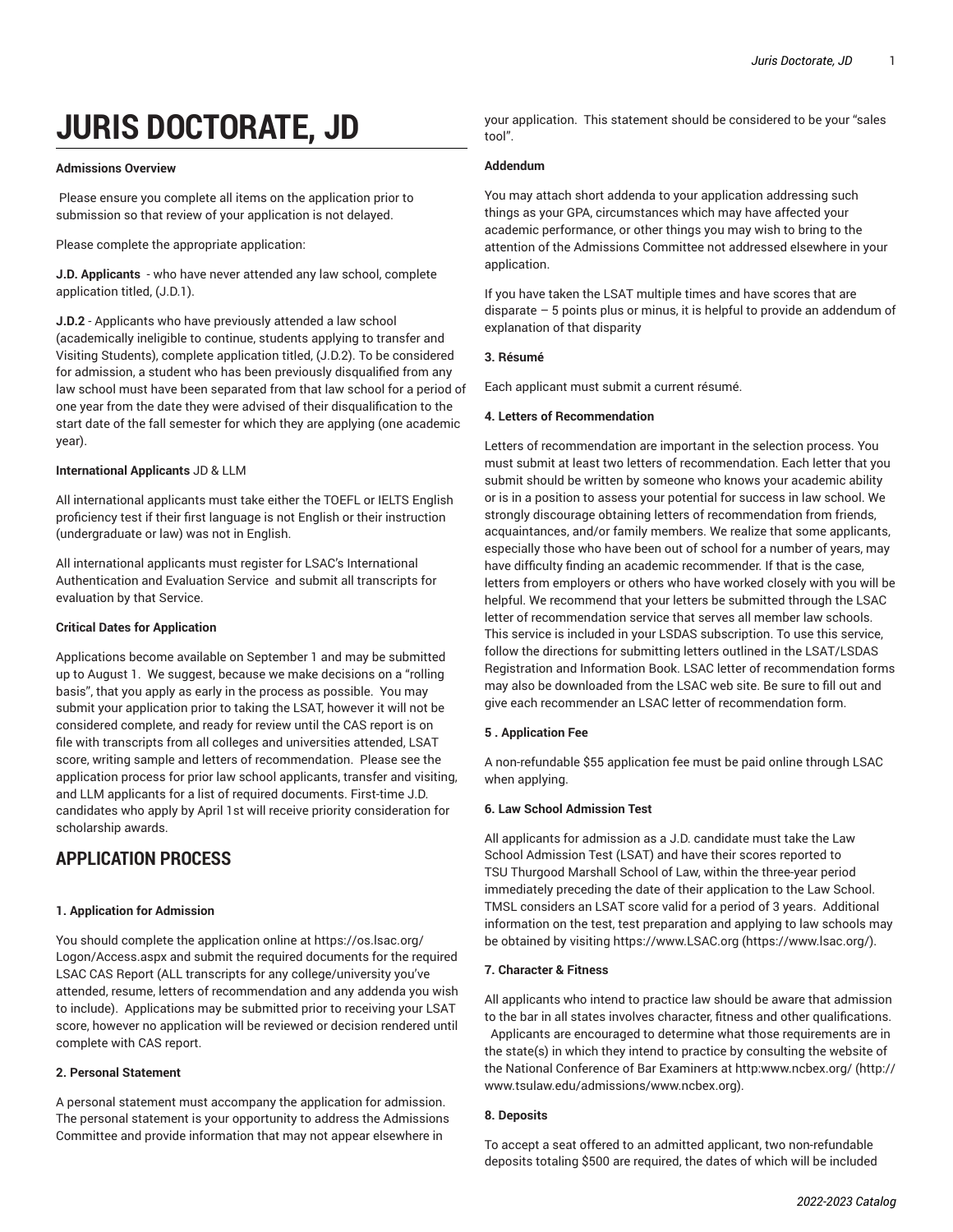in the applicant's letter of admission. Seat deposits must be made online through the University Portal indicated in the applicant's letter of admission.

#### **9. Admission Decisions**

Admission decisions are announced in writing only. Information about applicants is not released to third parties. Completed applications are reviewed beginning in December, and decisions are made continuously until all completed applications have been read. The Admissions Committee does not review applications that are incomplete. Decisions on completed applications may be made in as short a period as two weeks or as long a period as several months. The period of time varies according to the total number of applications received, when in the admissions cycle the file is completed, and the time required to review an applicant's qualifications and evaluate them on their own merit in comparison to the rest of the applicant pool.

#### **10. Deferral of Admission**

Applicants who have been admitted but whose circumstances have changed may ask to defer their admission for one year. A limited number of one-year deferrals are granted each year based on the circumstance. Deferrals are not automatic and, if granted, a non-refundable deposit is required to hold a place in the following year's entering class.

Students requesting a deferral should write explaining the reasons for the deferral request and submit it to: [lawadmissions@tsu.edu](mailto:lawadmissions@tsu.edu)

While matriculation may be deferred, scholarships awards are not deferred. A deferred applicant will be considered for a scholarship award together with the entering class with which the applicant will matriculate. A subsequent award, if any, may be larger or smaller than the previous award due to year to year changes and considerations.

#### **Accreditation**

Thurgood Marshall School of Law is a public law school founded in June 1947. The school is fully accredited by the American Bar Association.

For more information regarding accreditation, please contact: [American Bar Association](http://www.americanbar.org/aba.html) (<http://www.americanbar.org/aba.html>) Section of Legal Education and Admissions to the Bar 321 N. Clark Street Chicago, IL 60654-6738 Phone: 312.988.6738

#### School Address

Thurgood Marshall School of Law 3100 Cleburne Street Houston, TX 77004 Phone: 713.313.4455 Fax: 713.313.1049

### **NON-DISCRIMINATION POLICY**

Thurgood Marshall School of Law, Texas Southern University does not discriminate on the basis of race, color, religion, national or ethnic origin, gender, sexual orientation, gender identity or gender expression, age or disability in the administration of its academic or employment policies, or other school-administered rights, privileges, programs or activities.

# **Curriculum Summary**

| Code                                                                                                                     | <b>Title</b>                                                         | <b>Hours</b>             |
|--------------------------------------------------------------------------------------------------------------------------|----------------------------------------------------------------------|--------------------------|
| <b>1L Fall Semester (Required Courses)</b>                                                                               |                                                                      |                          |
| <b>LAW 504</b>                                                                                                           | Contracts I                                                          | 3                        |
| <b>LAW 506</b>                                                                                                           | Property I                                                           | 3                        |
| <b>LAW 508</b>                                                                                                           | Torts I                                                              | 3                        |
| <b>LAW 900</b>                                                                                                           | The Lawyering Process                                                | 3                        |
| <b>LAW 510</b>                                                                                                           | <b>Civil Procedures I</b>                                            | 3                        |
| <b>1L Spring Semester (Required Courses)</b>                                                                             |                                                                      |                          |
| <b>LAW 505</b>                                                                                                           | <b>Contracts II</b>                                                  | 3                        |
| <b>LAW 507</b>                                                                                                           | Property II                                                          | 3                        |
| <b>LAW 509</b>                                                                                                           | <b>Torts II</b>                                                      | 3                        |
| <b>LAW 930</b>                                                                                                           | <b>Lawyering Process II</b>                                          | $\overline{2}$           |
| <b>LAW 511</b>                                                                                                           | Civil Procedure II                                                   | $\overline{2}$           |
| <b>LAW 530</b>                                                                                                           | <b>Criminal Law</b>                                                  | 3                        |
| <b>2L Fall Semester (Required Courses)</b>                                                                               |                                                                      |                          |
| <b>LAW 600</b>                                                                                                           | Evidence                                                             | 3                        |
| <b>LAW 512</b>                                                                                                           | <b>Constitutional Law I</b>                                          | 3                        |
| <b>Law Electives</b>                                                                                                     |                                                                      | 9                        |
|                                                                                                                          | <b>2L Spring Semester (Required Courses)</b>                         |                          |
| LAW 601                                                                                                                  | <b>Criminal Procedure</b>                                            | 3                        |
| <b>LAW 514</b>                                                                                                           | Trial Simulaton <sup>1</sup>                                         | $\overline{2}$           |
| <b>LAW 515</b>                                                                                                           | Trial Simulation: Lecture <sup>1</sup>                               | $\overline{2}$           |
| <b>LAW 513</b>                                                                                                           | <b>Constitutional Law II</b>                                         | 3                        |
| Courses Required to be taken in either the Fall or Spring semester of<br>2L                                              |                                                                      |                          |
| <b>LAW 920</b>                                                                                                           | <b>Appellate Litigation</b>                                          | 2                        |
| LAW 640                                                                                                                  | <b>Business Associations</b>                                         | 3                        |
| <b>LAW 650</b>                                                                                                           | <b>Wills and Trusts</b>                                              | $\overline{\mathcal{L}}$ |
| <b>LAW 620</b>                                                                                                           | <b>Profl Responsibility</b>                                          | $\overline{2}$           |
|                                                                                                                          | Required course to be taken anytime during 2L or Fall semester of 3L |                          |
| LAW 610                                                                                                                  | Commercial Law                                                       | 4                        |
| Required to be taken anytime during 3L- for students with GPA below<br>3.0 at the of Spring Semester of their first year |                                                                      |                          |
| LAW 725                                                                                                                  | Domestic Relations                                                   | 3                        |
|                                                                                                                          | Required to be taken anytime during the rising 3L or during 3L       |                          |
|                                                                                                                          | Writing Seminar or Independent Research                              | $2 - 3$                  |
| Experiential Courses - 6 hours min. <sup>2</sup>                                                                         |                                                                      |                          |
| <b>Total Hours required to graduate</b><br>90                                                                            |                                                                      |                          |

Satisfies part of the 6 hour experiential requirement.

#### **2**

**1**

In addition to 4 hours of Trial Simulation taken in 2L

#### **IT IS THE STUDENT'S RESPONSIBILITY TO ENSURE THAT ALL REQUIRED COURSES ARE TAKEN IN SEQUENCE.**

**ELECTIVE COURSES VARY FROM SEMESTER TO SEMESTER. STUDENTS ELIGIBLE TO TAKE ELECTIVES SHOULD SELECT FROM THOSE OFFERED DURING THE CURRENT ACADEMIC YEAR, BEARING IN MIND THAT THEY MUST TAKE ALL REQUIRED COURSES IN SEQUENCE AND BEFORE GRADUATION.**

**Minimum credit hours per semester to retain full time status: 12 hours**